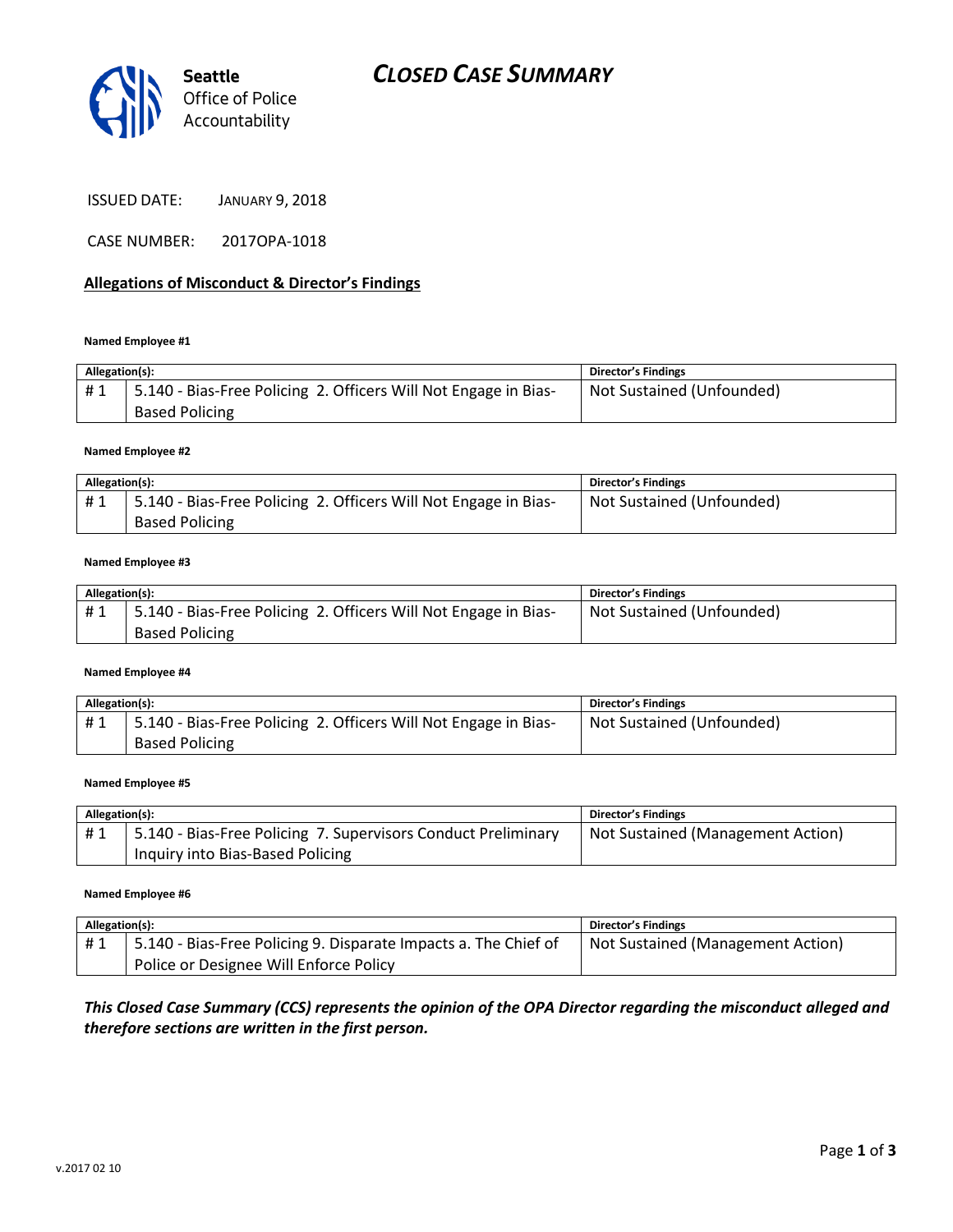

# *CLOSE CASE SUMMARY*

OPA CASE NUMBER: 2017OPA-1018

## **EXECUTIVE SUMMARY:**

Various Bias Reviews conducted by supervisors may not have conformed to SPD policy in that the supervisors failed to resolve the matter to the satisfaction of the complainant prior to completing the Bias Review. This case is one of eight reviewed by OPA in order to evaluate and recommend changes to SPD Policy 5.140.

### **ADMINISTRATIVE NOTE:**

This case, as well as seven other cases, were classified for investigation in order for OPA to issue a Management Action Recommendation relating supervisor completion of Bias Reviews. These cases were not referred to OPA through an external or internal complaint, but were instead initiated by OPA. These eight cases were designated as expedited investigations. In this context, this means that it was agreed that OPA would conduct a limited investigation of this case, including not engaging in interviews. Underlying this decision was OPA's determination that, based on the objective facts, there was no bias on the part of SPD employees in any of these incidents.

As a result, OPA issued a Management Action Recommendation making proposed changes to the policy governing Bias Reviews. This Management Action Recommendation, which is referred to below, is included in OPA's case file and was transmitted to the Chief of Police on January 10, 2018.

# **Named Employee #1 - Allegation #1** *5.140 - Bias-Free Policing 2. Officers Will Not Engage in Bias-Based Policing*

Officers observed the subject, who matched the description of one of the perpetrators of a robbery. The officers detained the subject, and he was later positively identified by the victim during a show-up. The subject complained that the only reason he had been detained and arrested was because he was African-American.

A sergeant responded to the scene and interviewed the subject. The subject continued to assert that he was only subjected to law enforcement action because of his race and disputed the legal basis for his detention and arrest. He refused, however, to discuss his allegation of biased policing, telling the sergeant: "that's irrelevant, I don't give a fuck about that." Based on his statement, the subject did not indicate that he was satisfied; however, the sergeant completed a Bias Review regardless, which was technically inconsistent with policy.

SPD policy prohibits biased policing, which it defines as "the different treatment of any person by officers motivated by any characteristic of protected classes under state, federal, and local laws as well other discernible personal characteristics of an individual." (SPD Policy 5.140.) This includes different treatment based on the race of the subject. (*See id*.) SPD employees are required to "call a supervisor in response to allegations of bias-based policing." (SPD Policy 5.140-POL-5.) The supervisor must be called to the scene. (*Id*.) This section of the policy provides guidance as to when an allegation of biased policing occurs, explaining that: "an allegation of bias-based policing occurs whenever, from the perspective of a reasonable officer, a subject complains that he or she has received different treatment from an officer because of any discernable personal characteristic…" (*Id.*)

Based on a review of the objective evidence in this case, there is no indication that any SPD employee engaged in biased policing. As such, I recommend that this allegation be Not Sustained – Unfounded.